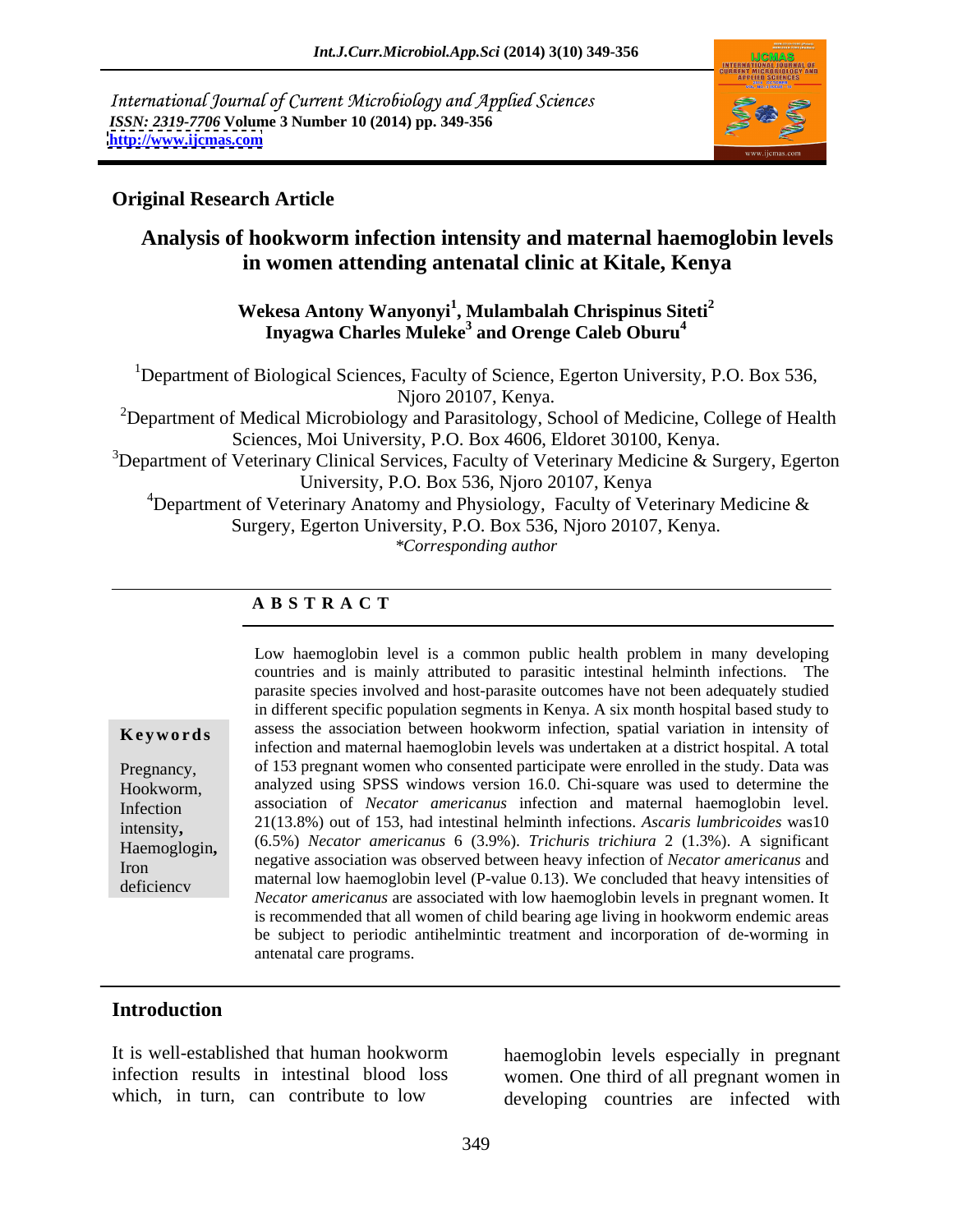hookworm, 56% of them suffer from burden of disease during pregnancy, anaemia, and 20% of all maternal deaths are constitute the most important component of either directly or indirectly related to anaemia (Gyorkos *et al.,* 2008). However, the extent to which hookworm parasites

Hookworm infections are recognized as the high worm loads of 500 to 1000 or more leading cause of pathologic blood loss in anaemia by causing blood loss directly gram of faeces for every increment of 1,000 hookworm eggs per gram (epg) of faeces. intensity as the most appropriate An estimated one-third of all pregnant women in developing countries are infected with hookworm (Bundy *et al.,* 1995) majority of them in sub-Saharan Africa (Brooker *et al.*, 2008). A combination of development of evidence based potentially adverse pregnancy outcomes

maternal morbidity is worm-attributable anaemia, induced by deficiencies of iron, their global disease burden (Stephenson *et al.,* 2000).

contribute to low haemoglobin level during The speed of onset of hookworm-related pregnancy is not adequately documented anaemia and its severity depend on the thus hindering public health policy and intensity of infection, body iron store and planning for hookworm disease control and availability of dietary iron. The degree of management in this important segment of anaemia is directly proportional to the worm subjects (Brooker *et al* 2008). burden. Worm loads of up to 100 worms are light and may cause no symptoms. However, cause significant blood loss and anaemia.

tropical and subtropical countries The worm load is indicated by the egg count (Crompton, 2000). The worms contribute to of faeces. A count of less than 5 eggs per mg through ingestion and mechanical damage of while counts of 20 eggs or more are the mucosa, and indirectly, by affecting the associated with significant anaemia. Egg supply of nutrients necessary for counts of 50 or more represent massive erythropoiesis (Crompton, 2000). It is infection. In hookworm disease, intestinal estimated that on average blood losses absorption of iron is apparently normal so through faeces (measured as faecal that oral administration of iron can correct haemoglobin) increase by 0.825 mg per the anaemia. However, cure depends on of faeces seldom causes clinical disease, elimination of the worms to reduce infection intensity as the most appropriate intervention strategy.

hookworm infection and inadequate iron in understanding of the impact of hookworm the diet especially in rural and poor infection on maternal anaemia (Stoltzfus *et*  communities is critical during pregnancy *al,* 1997). The World Health Organisation (Stoltzfus *et al.,* 1996) and often result in guidelines suggest that pregnant women (Hotez *et al*., 2005). after the first trimester (WHO, 2000). The impact of hookworm infection on further research to assess the contribution of total energy, protein and possibly folate and country level, only Madagascar, Nepal and zinc. It is a significant cause of intrauterine Sri Lanka have added de-worming to their growth retardation and low birth weight antenatal care programs (Brooker *et al.,* (Stephenson *et al.,* 2000). It has been 2008). Since then, there are remarkably few suggested that the hookworm-attributable contemporary, specific population-based The absence of a widely acceptable intervention has constrained the development of evidence based should be treated for hookworm infection Whereas this provided an opportunity for hookworms to iron deficiency anaemia in pregnancy and the impact of treatment at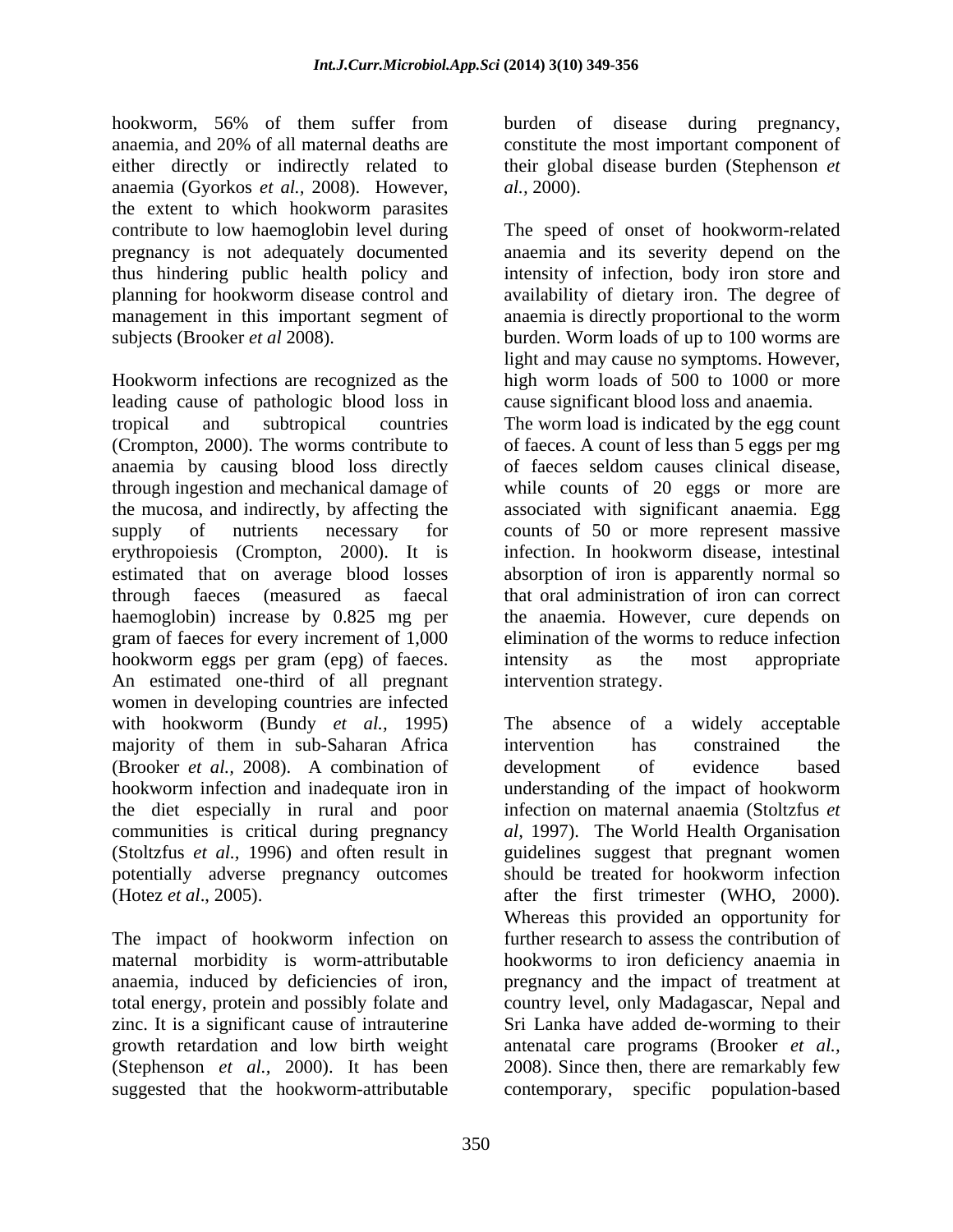studies of hookworm infection for sub-

This paper presents a comprehensive also associated with low haemoglobin analysis of hookworm infection intensity as concentration. Pregnant women who did not a risk factor for low haemoglobin levels among pregnant women. The study findings provide a basis that can help public health decision makers in formulating intervention strategies for hookworm disease in The required sample size for this study was expectant women. calculated based on the prevalence rate of

The study was conducted at Kitale District Hospital located in Kitale town,with an estimated population of 20,000 people as per<br>
2009 census. Kitale is located between D is margin of error (0.05) 2009 census. Kitale is located between latitude  $10 \t01'58''$  North and longitude  $35000'02'$  East. It consists of slum P is the estimated prevalence  $(11.2\%)$ settlements such as Kipsongo, Folk lands and Shimo la Tewa. The residents can be categorised as town residents and rural set ups such as Bikeke, Cherangany, Kiminini, and Moi's Bridge. The contraction of the contraction of the state of the state of the state of the state of the state of the state of the state of the state of the state of the state of the state of the state of the state

# **Study design and subject inclusion and**

A hospital based survey was carried out for six months (January-June 2013). consented was recruited into the study. Consecutive sampling was used to recruit participants that met required criteria. **Ethical considerations** 

Pregnant women of age between 18-45 University ethics review committee was<br>vears seeking antenatal services at the solutioned as well as consent from Kitale years, seeking antenatal services at the hospital were considered. Pregnant women last 3 months preceding the study were recruited. Only those who consented were recruited in the study. Those with ova of

Saharan Africa including in Kenya (Pullan malaria parasites in their peripheral blood *et al*., 2010). films were excluded from the study. *Schistosoma mansoni* in their stool and Because these are blood parasites, and are consent were excluded from the study.

### **Study sample size determination**

**Materials and Methods** The 95% confidence level and 5% marginal **Study area**  the formula (Mugenda and Mugenda, 1999). 11.2% of Hookworm (Luoba *et al.*, 2005).<br>The 95% confidence level and 5% marginal error, sample size (n) was determined using

$$
n = \frac{Z^2 P (1 - P)}{D^2}
$$

Whereby:<br>D is margin of error (0.05)

- n is the minimum sample size
- P is the estimated prevalence (11.2%)
- Z is the standard normal deviate that corresponds to 95% confidence interval (1.96)

n = 
$$
\frac{(1.96)^2 \times 0.112 (1 - 0.112)}{\text{rounded up to } 153} = 152.828
$$

**exclusion criteria** executive sampling was done at the study. Consecutive sampling was done at the  $0.05<sup>2</sup>$ <br>153 pregnant women were recruited in the health facility whereby every pregnant woman who fitted the inclusion criteria and

### **Ethical considerations**

 The target population were pregnant women. Prior ethical clearance from Egerton who were residents of the study area and had consent was sought from pregnant women not received anthelmintics treatment in the who accepted to participate in the study. A University ethics review committee was obtained as well as consent from Kitale District Hospital. A written informed special code for each subject was used to conceal subject identity and maintain confidentiality. Pregnant women infected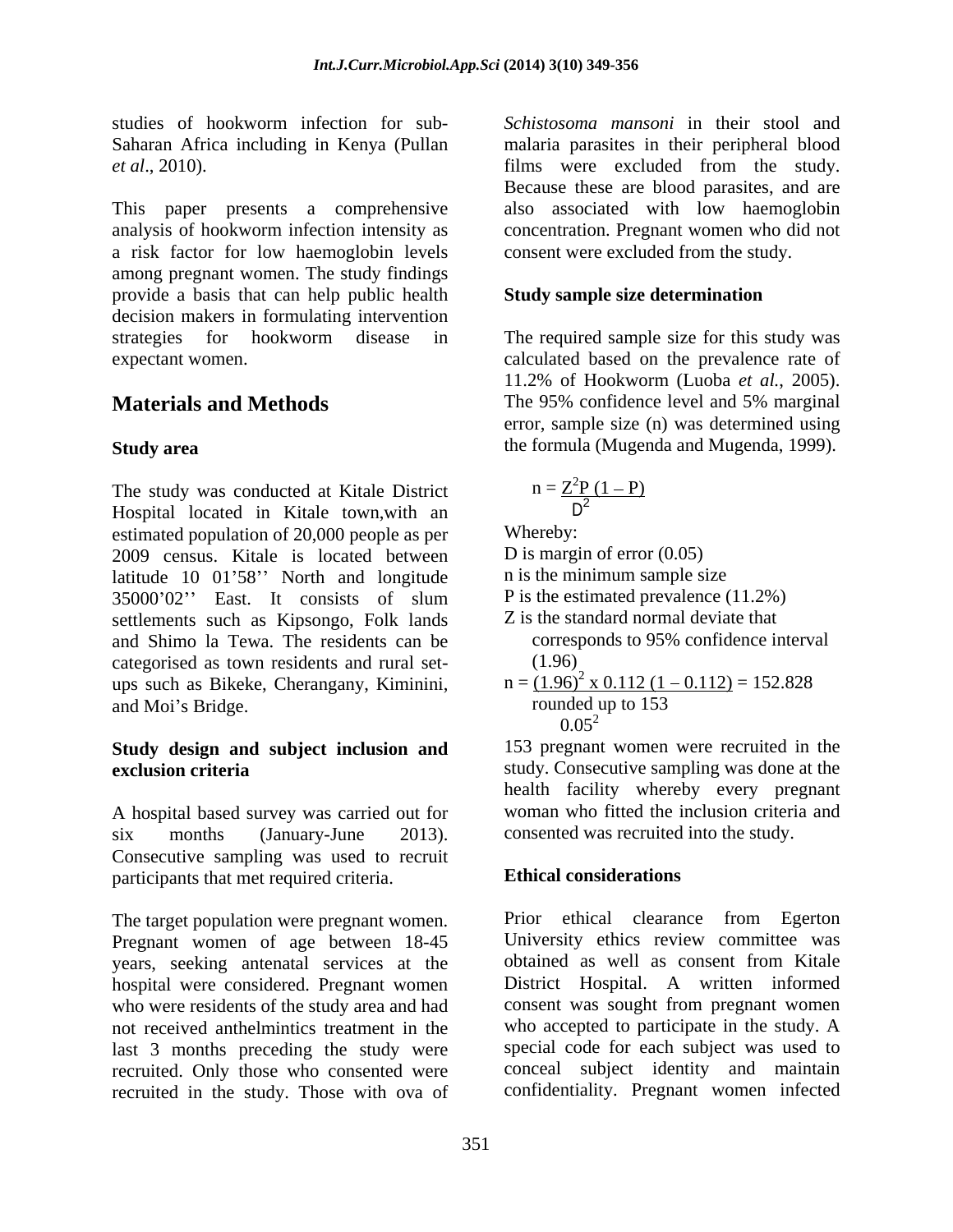appropriate treatment and management at

A sample of fresh stool specimen was hookworm eggs to differentiate the two collected from all the 153 participants who human hookworms, *Necator americanus* consented. Subjects were provided with a filariform larvae from those of *Ancylostoma*  labelled leak proof stool container *duodenale*. (polypots), toilet paper, and applicator stick. Approximately 5gm of stool specimens was collected in to each polypot, using applicator paper strips of about 5 inches slightly stick. The stool specimens were examined tapered at one end for each stool specimen microscopically within 24 hours of suspected and or confirmed to contain collection using the Kato-Katz technique. hookworm eggs. One gram of faecal sample The procedure measures the prevalence and was smeared at the centre of the strip. Four intensity of infection since it provides an accurate measure of the number of eggs millilitre conical centrifuge tube. The paper present per gram of stool (Katz *et al.,* 1972). strips were inserted into the tube such that Each stool specimen was prepared using a sieve and a calibrated template to contain 47.1mg of stool. The preparation on the glass slide was covered with wool and allowed to stand upright in a rack glycerin/malachite green impregnated at  $25^{\circ}$  C for 10 days. Small amount of the cellophane. Thuid was withdrawn from the bottom of the

down on a flat surface and pressed gently to examined microscopically using  $10X$ to avoid over clearing of hookworm eggs by counted to determine the number of eggs per gram. For each stool sample two Kato slides were made and the average of the total **Blood sample collection and processing** number of eggs was taken. The magnifications of x10 and x40 were used Blood samples were collected using sterile respectively to visualize and identify the syringe and needle, after sterilizing the ova/eggs of Hookworm. The egg counts were classified as Light infection, Moderate methylated spirit. The blood was transferred infection, and Heavy infection, (WHO,

with intestinal helminths were referred for eggs/gram), Moderate infection (2000-3999 the hospital. the hospital eggs/gram). eggs/gram), and Heavy infection (>4000 eggs/gram).

### **Specimen Collection, Processing and Data Faecal culture procedure for isolation and Analysis identification of hookworm larvae**

**Stool specimen** Harratamori technique (Harata and Mori, 1955) was used to culture and hatch *duodenale*.

The preparation was then turned upside The preparation was cover slipped and spread the stool sample ready for reading. objective for the presence of filariform The slides were examined within one hour stages. Any filariform larvae present were glycerine. All eggs in each preparation were to differentiate between the two species of The procedure involved the use of filter millilitre of distil water was added to 15 the tapered end was near the bottom of the tube with water level slightly below the faecal point. The tube was plugged cotton fluid was withdrawn from the bottom of the tube and a smear prepared on a glass slide. examined microscopically using 10X identified based on morphological features human hookworms.

1987). Light hookworm infection,(1-999 Hemoglobin levels were estimated usingcubital vein on the arm using 70% to heperanized vials to prevent clotting.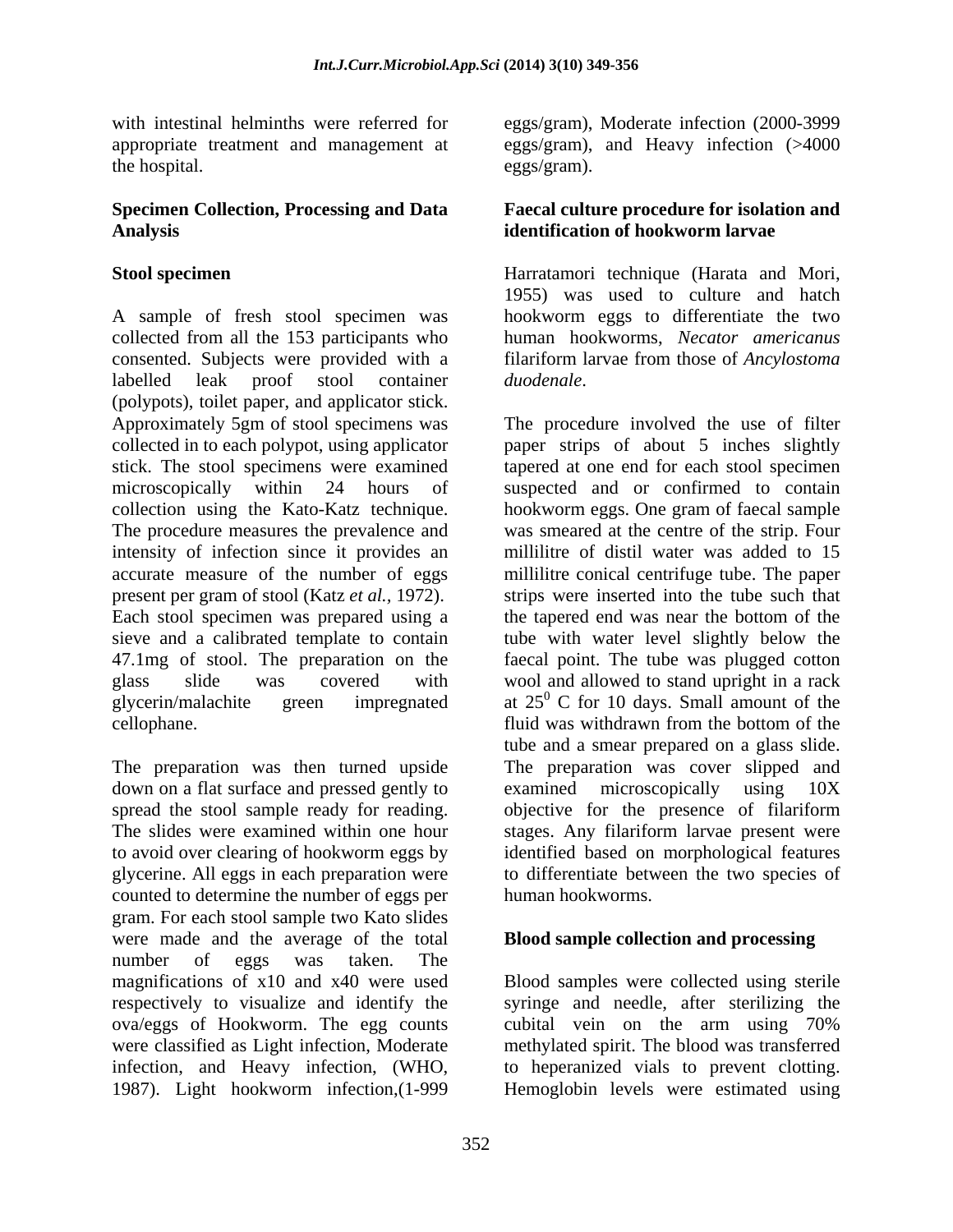coulter counter machine—by analysing heparanised blood sample in an automated 2 (1.3%). A high percentage of 132 (86%) haemoglobin machine. Low haemoglobin may result from other causes apart from intestinal helminths. To differentiate this **Morphological identification of** *Necator*  from other causes, white blood cell **americanus** (eosinophils) count was done using coulter counter machine. Raised eosinophil of more

hypochromic red cells suggested iron intestinal helminth parasite species deficiency anaemia (Cheesbrough, 2002). Presence of malaria parasites also known to determined from the blood film. Subjects Necator americanus infections were positive for malaria were excluded from the

haemoglobin level. The infection intensity the shold count associated with low

(6.5%), *Necator americanus* 6 (3.9%), *Trichuris trichiura* 2 (1.3%), *Enterobius vermicularis* 1(0.7%), and, multiple

infection of *A. lumbricoides* and *T. trichiura* samples were negative.

# *americanus*

than 6% was considered a positive indicator *Necator americanus* was the only species of parasitic infection (Cheesbrough, 2002). associated with hookworm disease in the study subjects. *Necator americanus*<br>Iron deficiency anaemia was assessed by filariform larvae were identified basing on making peripheral blood films from collected blood, air dried and fixed using average larval length of 590*um*, head and 70% methanol. Staining was done using tail pointed, oesophagus with thistle-funnel 10% Leishman stain for 10 minutes and the shape (oesophageal bulb), presence of gap preparation examined using oil immersion between the oesophagus and intestine, with x100 objective. The presence of oesophagus length approximately 1/3 in anisocytosis, poikilocytosis and microcytic, relation to entire body length. Other cause low maternal haemoglobin levels was Table 1.Heavy and moderate intensities of study and referred for appropriate treatment. There was an association between increasing **Data Analysis** haemoglobin levels. Five (83%) out of 6 Chi-square test was employed to measure haemoglobin levels whereas all subjects the association between, *Necator*  positive for ascariasis 10 (100%) had normal *americanus* infection and maternal was categorised as low, moderate and heavy haemoglobin was at > 2,000 epg. The as recommended by world and applied in eosinophil counts in intestinal helminth related studies (WHO, 1987; Wekesa *et al.,* positive cases and the types of anaemia are 2014). indicated in Table 2. The results of **Results and Discussion pregnant** women with high intensity of A total of 153 pregnant women were hypochromic red blood cells at (P- 0.015). recruited in the study. 21 (13.7%), were An accompanying high eosinophilia (90%) positive for intestinal helminth infection. was evident in subjects positive for *Ascaris lumbricoides* accounted for 10 ascariasis as compared to those with Of the two known human hookworms, study subjects. *Necator americanus* filariform larvae were identified basing on the following morphological features: intestinal helminth parasite species encountered and their association with maternal haemoglobin levels are indicated in *Necator americanus* infections were associated with low haemoglobin levels. *N. americanus* egg counts and decreasing women infected with *N. americanus* had low haemoglobin levels. Hookworm egg threshold count associated with low peripheral blood film (Table 2) indicate that infection with *N. americanus* had microcytic moderate and or heavy hookworm disease/infection (66.7%).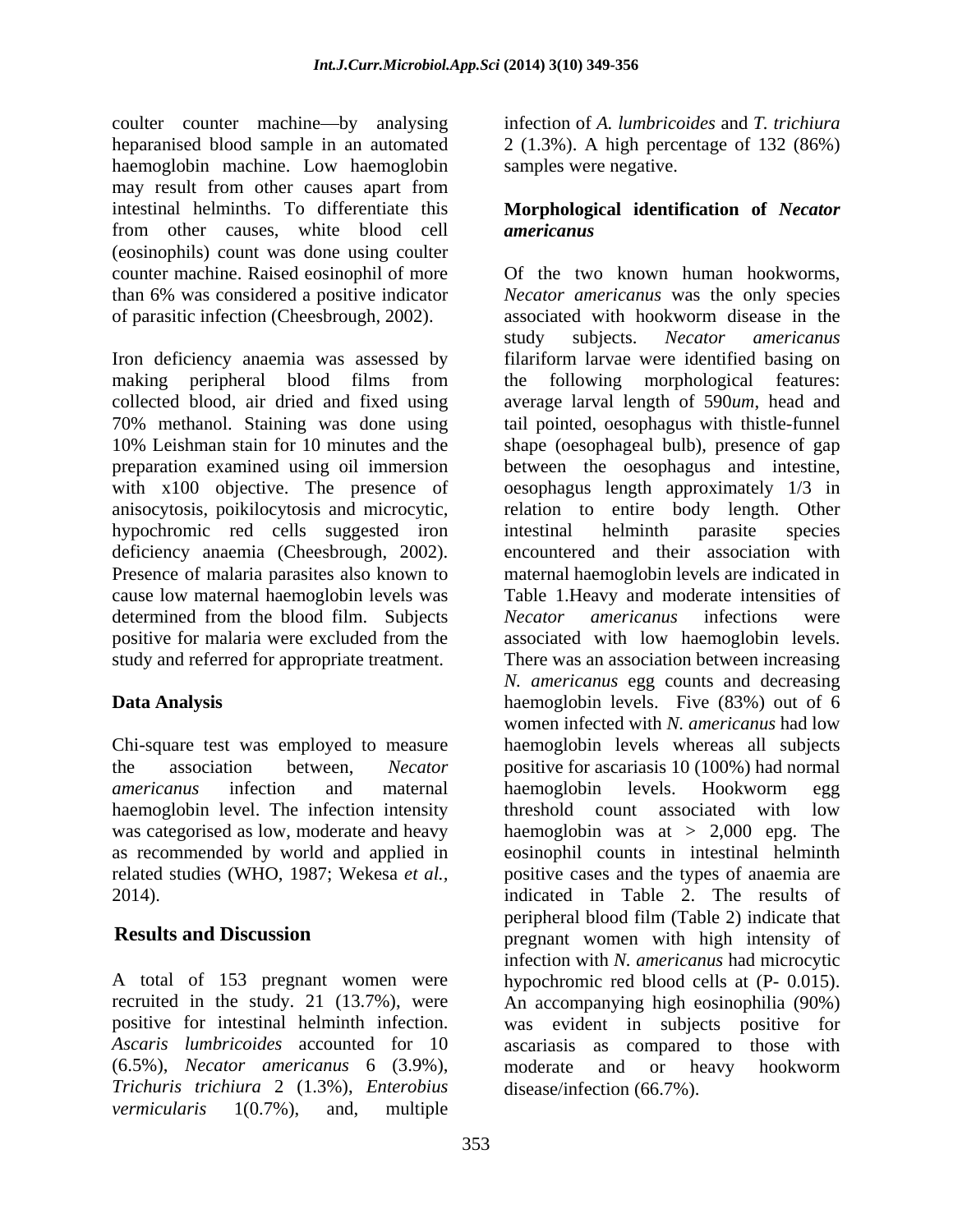|                                  | <b>Table.1</b> Association between type of intestinal helminth and maternal haemoglobin levels                                                  |                    |                                                                                                                      |                |  |
|----------------------------------|-------------------------------------------------------------------------------------------------------------------------------------------------|--------------------|----------------------------------------------------------------------------------------------------------------------|----------------|--|
| <b>VARIABLE</b>                  |                                                                                                                                                 |                    | <b>HB LEVELS</b>                                                                                                     |                |  |
|                                  |                                                                                                                                                 | $< 11g\%$          | $>11g\%$                                                                                                             | <b>P-value</b> |  |
|                                  |                                                                                                                                                 | <b>No.</b> $(\% )$ | <b>No.</b> $(\% )$                                                                                                   |                |  |
| Helminth infection Infected      |                                                                                                                                                 | 7(28%)             | 14 (10.9%)                                                                                                           | .032           |  |
|                                  | Not infected                                                                                                                                    | 18 (72%)           | 114 (89.1%)                                                                                                          |                |  |
| Type of helminth A. lumbricoides |                                                                                                                                                 | $0(0\%)$           | $10(100\%)$                                                                                                          |                |  |
| infection                        | N. americanus                                                                                                                                   | 5(83.3%)           | 1(16.7%)                                                                                                             | .013           |  |
|                                  | T. trichiura                                                                                                                                    | $1(50\%)$          | 1(50%)                                                                                                               |                |  |
|                                  | E.vermiclaris                                                                                                                                   | $0(0\%)$           | $1(100\%)$                                                                                                           |                |  |
|                                  | Multiple(Ascaris/                                                                                                                               | $1(50\%)$          | 1(50%)                                                                                                               |                |  |
|                                  | <i>Trichuris</i> ) infection<br>the contract of the contract of the contract of the contract of the contract of the contract of the contract of |                    | <u> 1980 - Jan Samuel Barbara, martin da shekarar 1980 - An tsara a shekara tsa a shekara tsa a shekara tsa a sh</u> |                |  |

Significance level,  $(p<0.05)$ 

**Table.2** Peripheral blood film eosinophil count and helminth infection

| <b>Variables</b> |                                                       | A.lumbricoides N.americanus |             |            | T. trichura E.vermicularis | <b>Mixed infection</b>    |                                                 |
|------------------|-------------------------------------------------------|-----------------------------|-------------|------------|----------------------------|---------------------------|-------------------------------------------------|
|                  |                                                       |                             |             |            |                            | (Ascaris/Trichuris) value |                                                 |
| Peripheral       | Microcytic                                            | $0(0\%)$                    | 4 (66.7%)   | $0(0\%)$   | $0(0\%$                    |                           | .015                                            |
|                  | <b>Blood Film</b> hypochromic                         |                             |             |            |                            |                           |                                                 |
|                  | Normocytic                                            | $10(100\%)$                 | 2 (33.3%)   | $2(100\%)$ | $1(100\%)$                 | 2(100%)                   |                                                 |
|                  | normochromic                                          |                             |             |            |                            |                           |                                                 |
| Eosinophil       | >6 Raised                                             | $9(90\%)$                   |             | $0(0\%)$   | 0(0%                       | $5(50\%)$                 | .06                                             |
| count            | 1-6 Normal                                            |                             | $2(33.3\%)$ | $2(100\%)$ |                            | $5(50\%)$                 |                                                 |
|                  | $\alpha$ $\alpha$ $\alpha$ $\alpha$ $\alpha$ $\alpha$ | $1(10\%)$                   |             |            | $1(100\%)$                 |                           | the contract of the contract of the contract of |

Significance level,  $(p<0.05)$ 

The most important clinical manifestations adult worms in the intestine. They attach to the gut mucosa and sustain their life by blood sucking, a process that ruptures the host capillaries and arterioles followed by the release of a battery of pharmacologically active polypeptides which induces chronic intestinal blood loss (Stoltzfus *et al*., 1997;

approximately 0.05 ml/dl of blood and *A. duodenale* approximately 0.25 ml/dl of <sup>inter</sup> blood per day (Huddle *et al.*, 1999). The pumping action of the oesophagus facilitates have had been at the blood feeding process and blood (P-value 0.013). These findings are the blood feeding process and blood sometimes may pass out of worm intestines frequently leave one site and attach the nookworm infection and low haemoglobin<br>themselves to another site in human levels in pregnancy. The 83.3% of themselves to another site in human intestines thus creating multiple bleeding intestinal ulcers. *Necator americanus* had haemoglobin below

of hookworm disease are associated with the the physically through facial and peripheral Hotez and Pritchard, 1995). worm loads of 1000-2000 or more cause Adult *N. americanus* worm sucks undigested and unutilised. The worms *al.,* 2008) and show an association between This long term blood loss can manifest itself physically through facial and peripheral oedema and eosinophilia, resulting in microcytic hypochromic type of iron deficiency anaemia. The speed of onset of anaemia and its severity depend on the intensity of infection, body iron store and availability of dietary iron. Light infections may cause no symptoms, however high significant blood loss and anaemia. The results of our study confirm that high intensities of *Necator americanus* infection associated with lower levels of haemoglobin than light infection intensities  $(P-value \quad 0.013)$ . These findings comparable to related to studies (Brooker *et*  hookworm infection and low haemoglobin levels in pregnancy. The 83.3% of hookworm positive cases infected with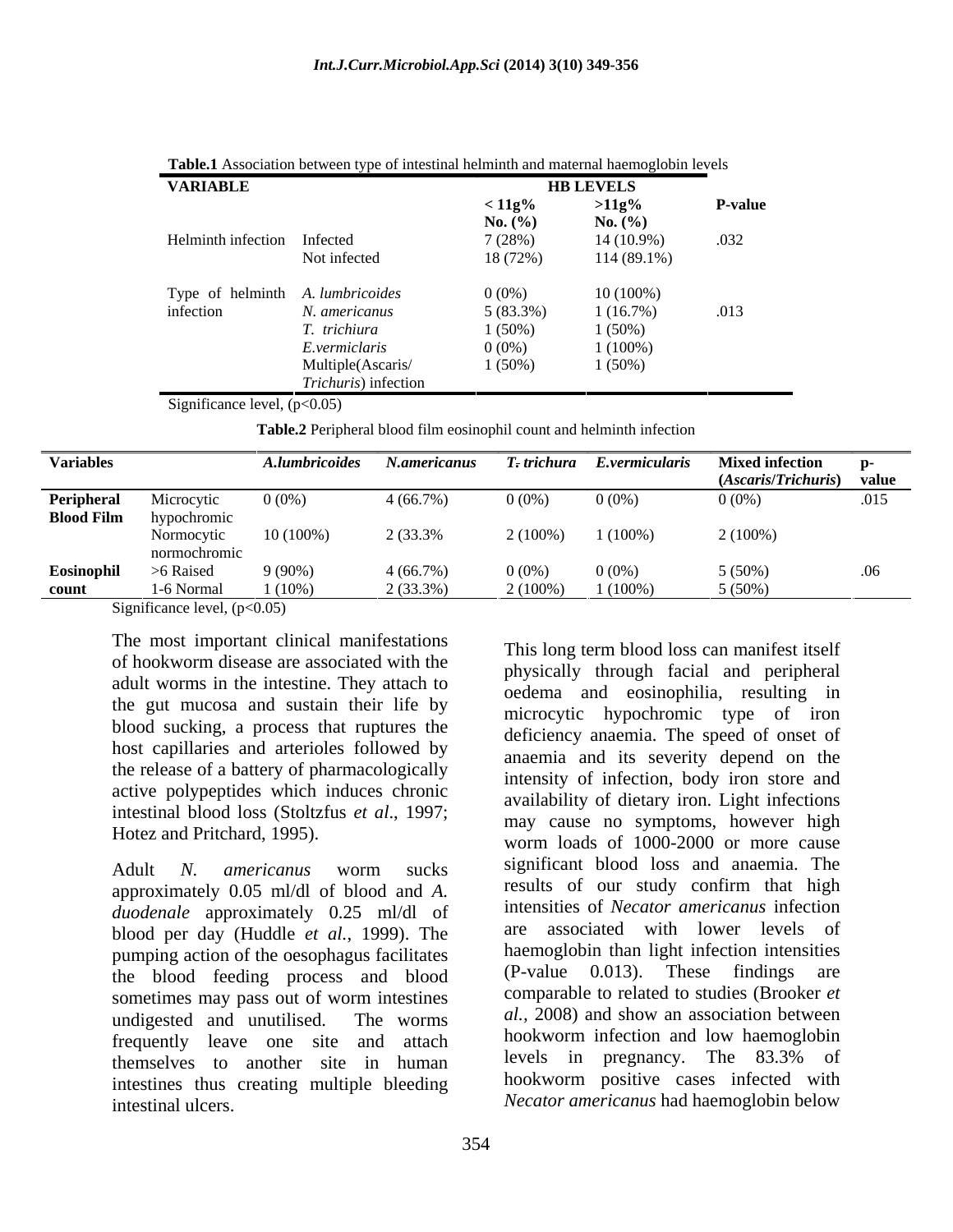11gm% compared to non infected pregnant *americanus* has a longer lifespan (4-20 yrs) women. Related studies in Kenya and compared to *Ancylostoma duodenale* (2-7 Zanzibar (Mary and Akanmori, 2005); yrs). Also, unlike the present studies, no Ethiopia (Balachew and Yusef, 2006) found a significant association between and therefore it is not possible to link heavy intensity of hookworm infection and threshold with specific hookworm. low haemoglobin among pregnant women Therefore, although the WHO categories of attending antenatal clinics. Larocque *et al.,* hookworm intensity are based on data 2005 established a relationship between obtained in child populations, our data intensity of hookworm infections, and low suggest that the same categories may be haemoglobin levels during pregnancy in Peru. In this study, a significant association between increasing hookworm egg counts and decreasing haemoglobin levels was heavy intensities of N americanus infection<br>established A study carried in Ghana among was associated with low maternal established. A study carried in Ghana among was associated with low maternal<br>expectant mothers out (Avoya et al. 2006; haemoglobin levels. Hookworm infections expectant mothers out (Ayoya *et al., 2006*; Godwin *et al.,* 2010) also indicated that hookworm infections have greater negative impact on the haemoglobin levels of that may have adverse effects on pregnancy<br>programs methors (Stoltzfus et al. 1007) in outcomes. Therefore there is need to pregnant mothers. (Stoltzfus *et al.,* 1997) in a related study identified hookworms as an important contributor to low haemoglobin levels in many resource limited settings. those planning to become pregnant on the Electron cimilar studies confirm that adverse effects of hookworm infection in Elsewhere, similar studies confirm that adverse eff<br>heavy intensities of hookworm infection are pregnancy. heavy intensities of hookworm infection are inversely related to haemoglobin concentrations (Bondevik *et al.,* 2000; Brooker *et al.,* 2008; van Eijk *et al.*, 2009).

The observed threshold at 2000 epg is consistent with world health organization category of moderate hookworm infection intensity even though WHO calculation was based data obtained in children (WHO, 1987). The association of egg output, infection intensity and anaemia has previously been demonstrated in Kenya Diseases,<br>(Shulman et al. 1006) and Napal (Drawfuse analysis. (Shulman *et al.,* 1996) and Nepal (Dreyfuss *et al.*, 2000). In both studies, it was apparent **References** that intensity was associated with anemia after a threshold of infection had been Ayoya, M.A., Spiekermann-Brouwer, G.M., Traore, reached at 1000 and 2000 epg respectively. A.K., Stoltzfus R.J., Garza, C. 2006. The discrepancy in egg threshold is attributed to difference in egg output and lifespan of the human hookworm species. The most prevalent species *Necator* 

hookworm species identification is reported threshold with specific hookworm. applicable in pregnant populations.

Based on our findings it is concluded that heavy intensities of *N americanus* infection was associated with low maternal haemoglobin levels. Hookworm infections are chronic and many women enter pregnancy with these pre-existing conditions that may have adverse effects on pregnancy outcomes. Therefore there is need to incorporate de-worming in antenatal care programs and educate expectant women and those planning to become pregnant on the adverse effects of hookworm infection in pregnancy.

## **Acknowledgements**

The authors acknowledge all those who provided financial support and thank all who reviewed the paper and offered constructive suggestions. The authors thank, Dr. M. Wakwabubi of Kitale District Hospital for support and permission to conduct study at the hospital and staff at the Division of Vector Borne and Neglected Tropical Diseases, Kakamega, Kenya, for stool analysis.

### **References**

- A.K., Stoltzfus R.J., Garza, C. Determinants of anaemia among pregnant women in Mali. *Food Nutr. Bull.*, 27: 3–11.
- Balachew, T., Yosef, L. 2006. Risk factors for anaemia among pregnant women attending antenatal clinic at Jimma University Hospital, *Ethiop. Med. J.*, 44, No.3.